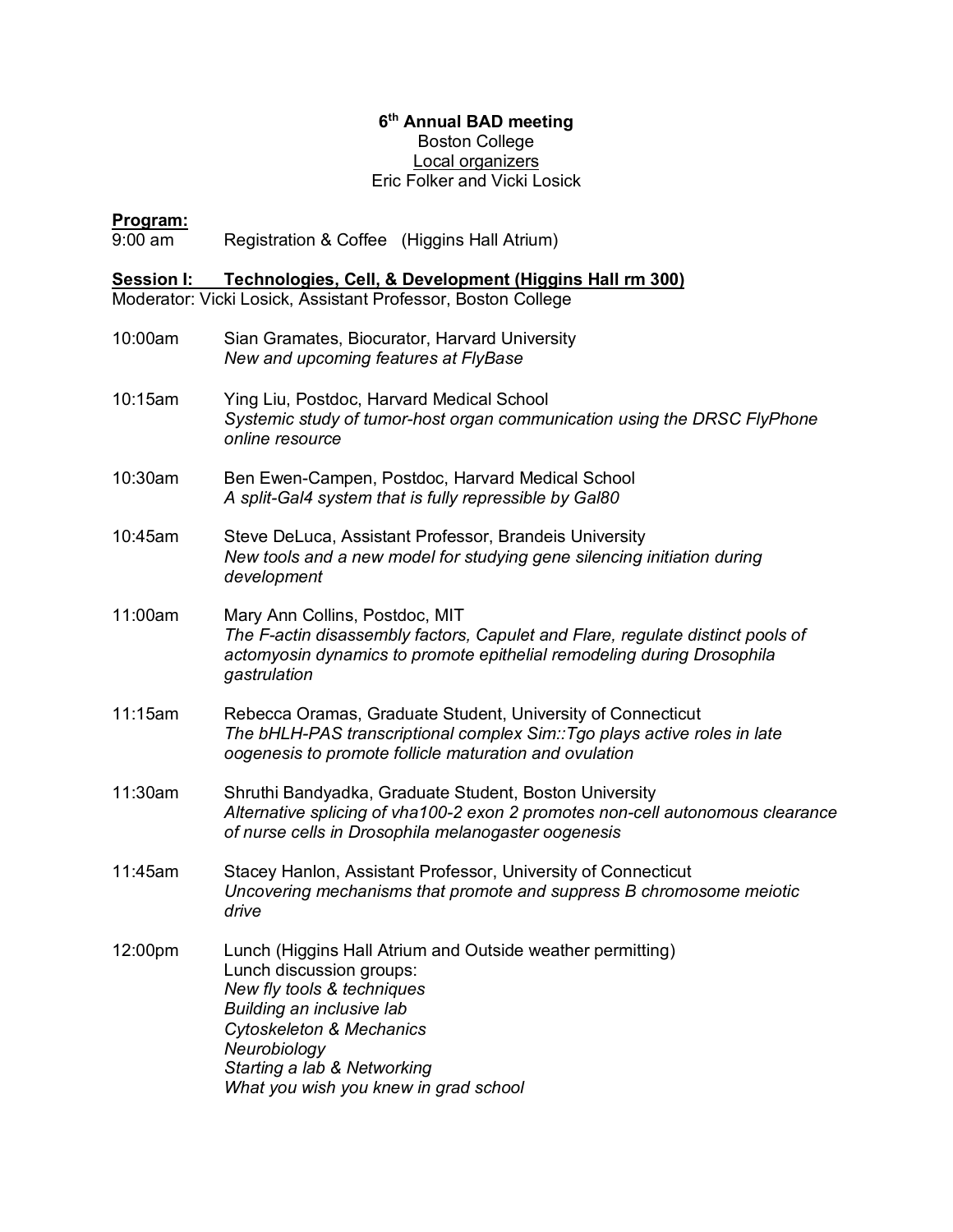\*Boxed lunches will be provided per dietary requests to registered attendees only

## **Session II: Aging, Neurogenesis, & Immunity (Higgins Hall rm 300)**

Moderator: Eric Folker, Associate Professor, Boston College

| 1:00 <sub>pm</sub> | Zeba Wunderlick, Assistant Professor, Boston University<br>Mechanisms of immune priming in Drosophila                                                                                |
|--------------------|--------------------------------------------------------------------------------------------------------------------------------------------------------------------------------------|
| $1:15$ pm          | Levi Duhaime, Research Assistant, Boston College<br>Age-induced polyploidy remodels the actomyosin network altering epithelial<br>mechanics over the fly's lifespan                  |
| 1:30 <sub>pm</sub> | Jenna Harris, Graduate Student, Brandeis University<br>The role of circRNAs in aging in Drosophila melanogaster                                                                      |
| 1:45 <sub>pm</sub> | Torrey Mandigo, Postdoc, Massachusetts General Hospital<br>Protein Glycosylation is a regulator sleep and circadian rhythms in Drosophila                                            |
| 2:00 <sub>pm</sub> | Dingbang Ma, Postdoc, Brandeis University<br>Neural connectivity molecules best identify the heterogeneous clock and<br>dopaminergic cell types in the Drosophila adult brain        |
| 2:15 <sub>pm</sub> | Karen Leopold Cunningham, Graduate student, MIT<br>Regulation of presynaptic calcium channel abundance at active zones through a<br>balance of delivery and turnover                 |
| 2:30 <sub>pm</sub> | Rajan Thakur, Postdoc, Brown University<br>PDZD8 promotes autophagy at ER-Lysosome contact sites to regulate synaptic<br>growth                                                      |
| 2:45 <sub>pm</sub> | Heena Khurana, Graduate student, University of Massachusetts Boston<br>Mechanisms of induction of Mps                                                                                |
| 3:00 <sub>pm</sub> | Julia Nemtsova, Graduate student, Brown University<br>Mitochondrial dysfunction in a Drosophila model of Amyotrophic Lateral Sclerosis                                               |
| 3:15 <sub>pm</sub> | Juliet Girard, Assistant Professor, University of Massachusetts Boston<br>Paths and pathways that generate cell-type heterogeneity and developmental<br>progression in hematopoiesis |
| 3:30pm             | <b>Coffee Break</b>                                                                                                                                                                  |
| 4:00 <sub>pm</sub> | Keynote seminar by Dr. Jennifer Zallen, Memorial Sloan Kettering Cancer<br>Center, HHMI Investigator<br>Signals, forces, and cells: Decoding tissue morphogenesis                    |
| 5:00pm             | Poster Session & Reception (Higgins Hall Atrium)                                                                                                                                     |
| 6:00pm             | Reception conclude                                                                                                                                                                   |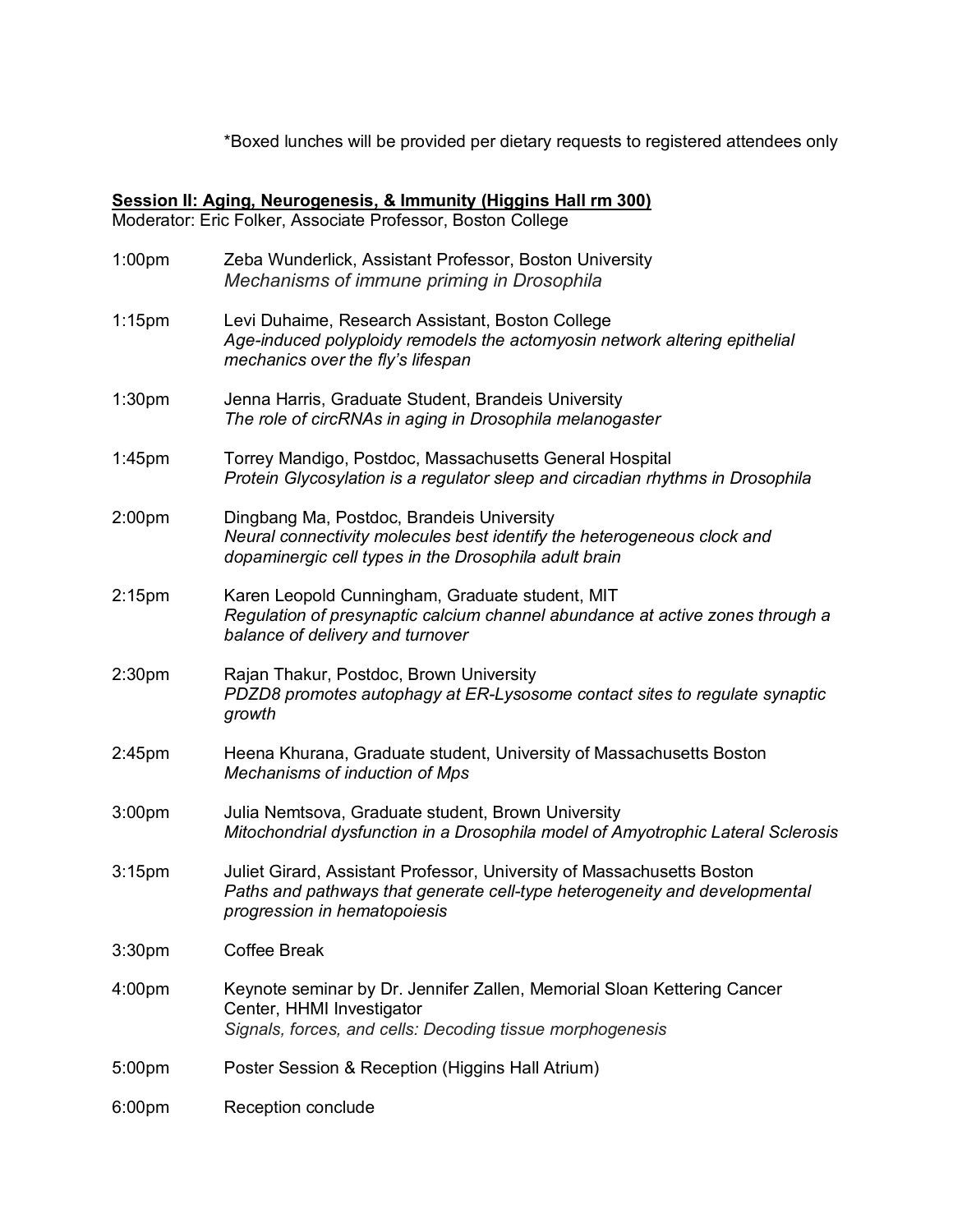## **Poster presentations:**

1. Adam Martin, Associate Professor, MIT

*A cell adhesion gradient contributes to gastrulation morphogenesis in Drosophila*

2. Aishwarya Krishnamoorthy, Graduate student, Brandeis University *Understanding the physiological functions of circular Muscleblind and MBL protein in Drosophila melanogaster*

3. Alexandra Chasse, Graduate student, Boston University *The role of professional phagocytes during cell death in the ovary of Drosophila melanogaster*

4. Ane Martin Anduaga, Postdoc, Brandeis University *Thermosensitive splicing of timeless in temperature compensation*

5. Ari Dehn, Research Associate, Boston College *Blocking cell fusion inhibits age-induced polyploidy and maintains epithelial organization in Drosophila*

6. Austin Rivera, Technician, Boston University *Defining the transcriptional enhancers of Flamenco, the most prominent Drosophila piRNA cluster*

7. Cameron Dixon, Graduate student, Boston University *Consequences to physiology upon dysregulation of hormonal homeostasis using Drosophila melanogaster*

8. Christian Rosa, Graduate student, Tufts University *Regulated actomyosin turnover is essential for eye epithelial morphogenesis*

9. Daniela Barraza, Graduate student, Harvard Medical School/Boston Children's Hospital *An intestinal g protein-coupled receptor modulates lipid homeostasis and the stress response in Drosophila melanogaster.*

10. David Loehlin, Assistant Professor, Williams College *A tandem duplication in Drosophila melanogaster shows enhanced expression beyond the gene copy number*

11. Deepshe Dewett, Graduate student, UMass Boston *Gene expression changes in Drosophila in response to vitamin A deprivation*

12. Ellen Guss, Graduate student, MIT *The heparan sulfate proteoglycan Perlecan regulates synaptic stability at the Drosophila larval NMJ*

13. Emily Brown, Graduate student, UMass Boston *The Drosophila eye as a model for nanoparticle-based drug delivery*

14. Emily Rivard, Graduate student, Harvard University *The evolution of oskar function in insects*